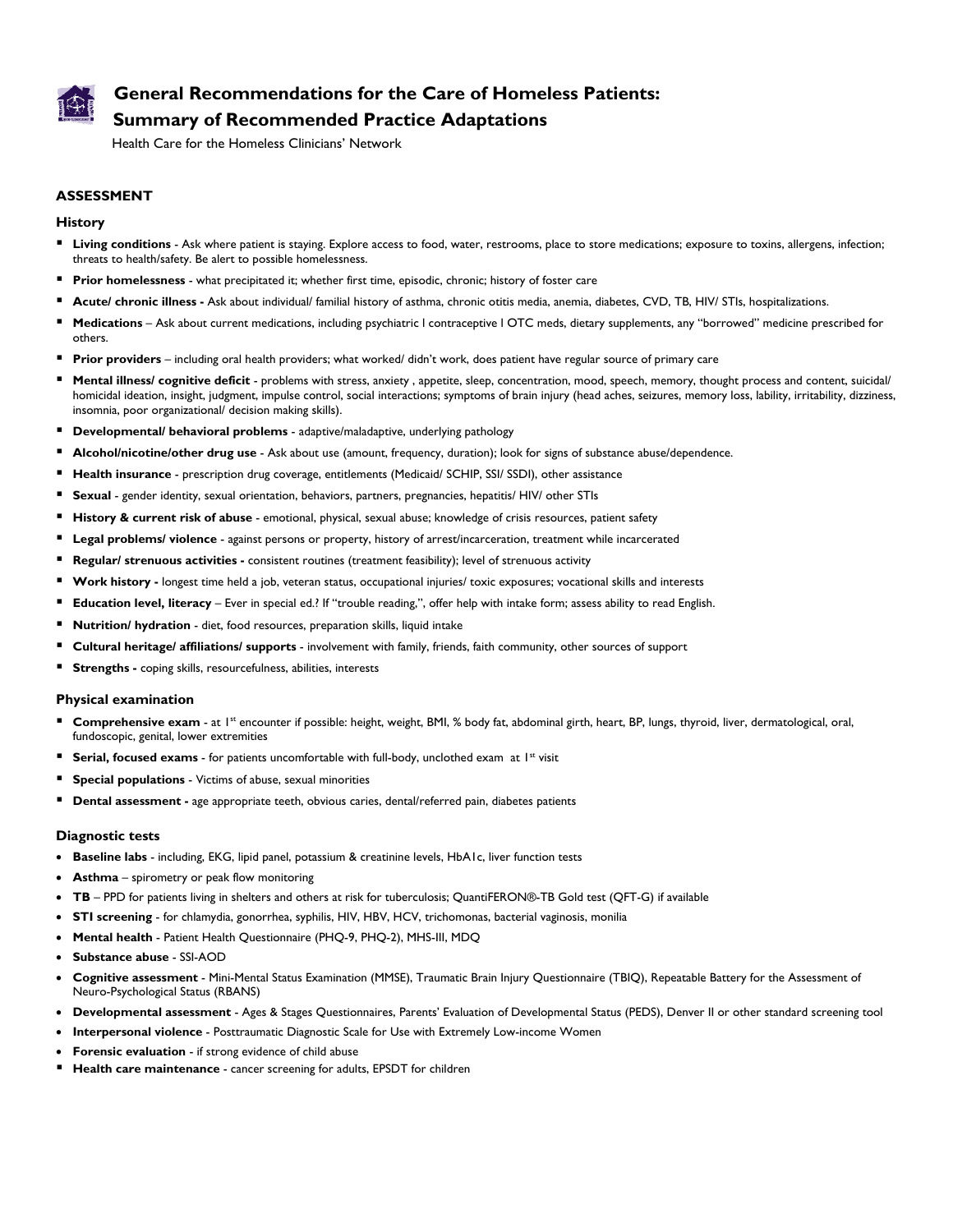# **PLAN & MANAGEMENT**

# **Plan of Care**

- **Basic needs** Food, clothing, housing may be higher priorities than health care.
- **Patient goals & priorities** immediate/long-term health needs, what patient wants to address first
- **Action plan** simple language, portable pocket card
- **After hours** extended clinic hours, how to contact medical provider when clinic is closed
- **Safety plan** if interpersonal violence/ sexual abuse suspected; mandatory reporting requirements
- **Emergency plan** contacting PCP before going to ER, location of emergency facilities, preparation for evacuation
- **Adherence plan** clarification of care plan/patient feedback; use of interpreter, lay educator if LEP; identification of potential barriers

### **Education, Self-Management**

- Patient/ parent instruction simple language/illustrations, confirm comprehension; pocket card listing immunizations, chronic illnesses, medications
- **Prevention/ risk reduction** protection from communicable diseases, risk of delayed/ interrupted treatment
- **Behavioral change** individual/small group/community interventions, motivational interviewing
- **Nutrition counseling** diet, dietary supplements, food choices, powdered formula for infants
- **Peer support** support groups, consumer advocates
- **Education of** shelter/clinical staff re: special problems/needs of homeless people

### **Medications**

- **Simple regimen** low pill count, once-daily dosing where possible; capsules/tablets for child > 5 yrs
- **Dispensing** on site; small amounts at a time to promote follow-up, decrease risk of loss theft/ misuse; avoid written prescriptions when possible.
- **Storage/ access** in clinic/shelters; if no access to refrigeration, don't prescribe meds that require it.
- Patient assistance entitlement assistance, free/low-cost drugs if readily available for continued use
- **Aids to adherence**  harm reduction, outreach/case management, directly observed therapy
- **Potential for misuse** inhalants, bronchodilators/spacers, pain medications, clonidine, needles
- **Side effects** primary reason for nonadherence (diarrhea, frequent urination, nausea, disorientation)
- **Analgesia/ symptomatic treatment** patient contract, single provider for pain medication refills
- **Immunizations** per standard clinical guidelines; influenza, pneumococcus, HAV, HBV, Td for adults
- **Antibiotics** standard liquid measurements, importance of completing regimen, RSV prophylaxis
- **Dietary supplements** multivitamins with minerals, nutritional supplements with lower resale value
- **Managed care** Prescribe meds that don't require pre-authorization, assistance getting Rx filled
- **Lab monitoring** Monitor patients on antipsychotic medications for metabolic disorders.

#### **Associated problems, complications**

- **No place to heal** efficacy of medical respite/recuperative care, supportive housing,
- **Fragmented care** multiple providers. Use EMR; list prescribed meds on wallet-sized card.
- **Masked symptoms/ misdiagnosis** e.g., weight loss, dementia, edema, lactic acidosis
- **Developmental discrepancies**  focus on immediate concerns, not possible future consequences
- **Functional impairments** Document medical and functional impairments;, assist with SSI/SSDI applications; tailor plan of care to patient needs and capacities.
- **Dual diagnoses**  integrated treatment for concurrent mental illness/substance use disorders
- **Loss of child custody** support for parent of child abused by others, and for abused parent

# **Follow-up**

- **Contact information** phone, e-mail for patient/ friend/ family/ case manager
- **Medical home** to coordinate/promote continuity of health care
- **Frequency** more frequent follow-up, incentives, nonjudgmental care regardless of adherence
- **Drop-in system** Anticipate/ accommodate unscheduled clinic visits.
- **Transportation assistance** Provide carfare, tokens, help with transportation services
- **Outreach, case management** Connect with community outreach programs, HCH providers.
- **Monitor school attendance**  Address health/ developmental problems with family/ school.
- **Peer support** client advocate to accompany patient to clinical appointments, ambulatory surgery
- **Referrals** linkage with specialists, *pro bono* care, providers sensitive to underserved populations